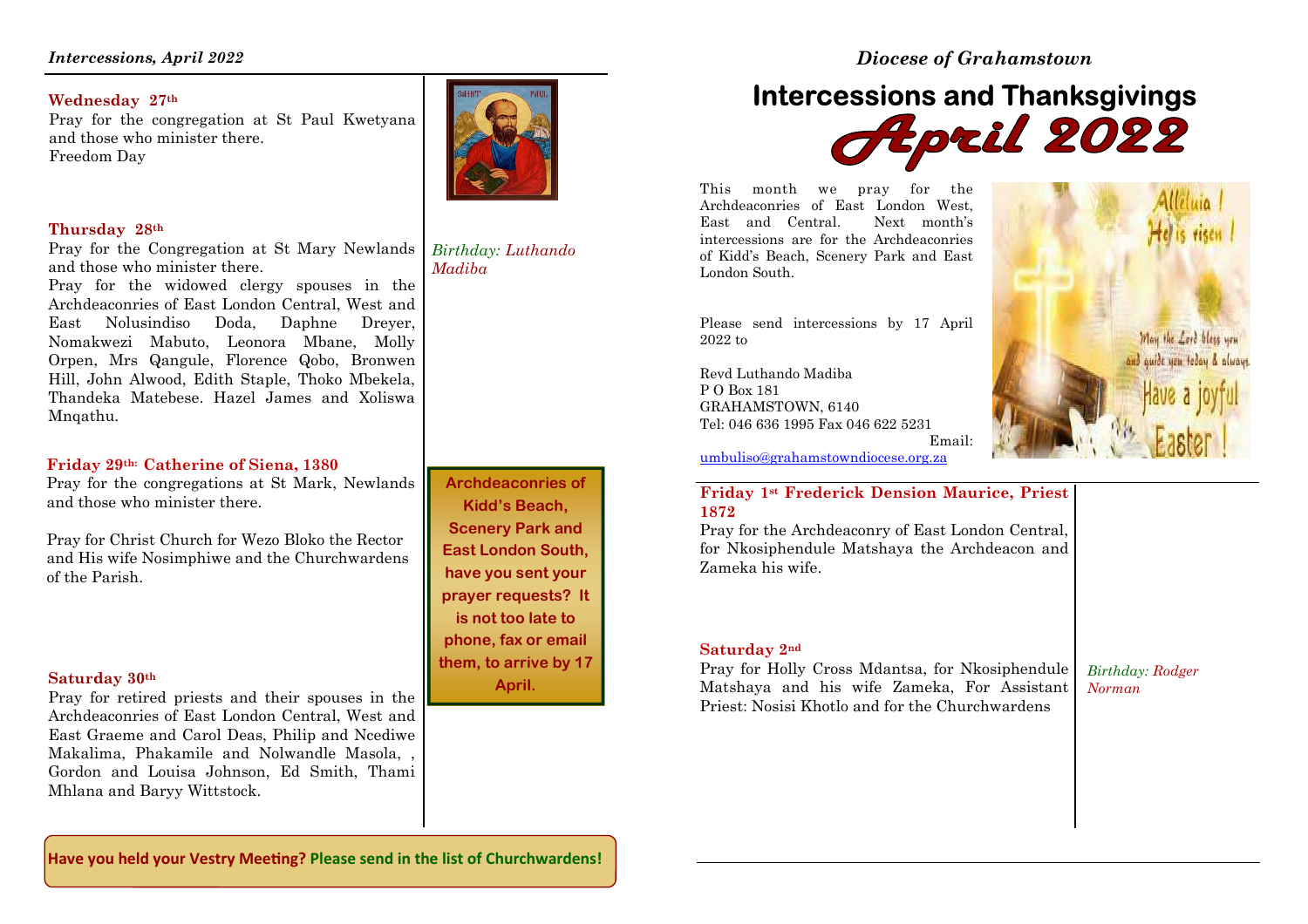### *Intercessions, April 2022*

| Sunday 3rd: Fifth Sunday in Lent<br>Pray for the congregations at St Laurence and<br>Ducats, and those who minister there.                                                                                                                                         |                                                                                                    | Saturday 23rd<br>Pray for the St Agnes Guild, and Noluthando<br>Mqhaba the Diocesan Organiser and Analiya the<br>Chairperson and the executive.                                                                                                                                                                                     |                                                                      |
|--------------------------------------------------------------------------------------------------------------------------------------------------------------------------------------------------------------------------------------------------------------------|----------------------------------------------------------------------------------------------------|-------------------------------------------------------------------------------------------------------------------------------------------------------------------------------------------------------------------------------------------------------------------------------------------------------------------------------------|----------------------------------------------------------------------|
| Monday 4th:<br>Pray for St Francis, for Andile Mbutye the Rector<br>and his wife Yoliswa with Permanent Deacons<br>Jeanette Faniso and Merriman Kuse and his wife<br>Nondwakazi. For the Churchwardens of the Parish                                               | Ordination Anniversary:<br>Percy Chinganga<br><b>Wedding Anniversary: Vic</b><br>and Nicola Graham | Sunday 24th<br>Pray for the Archdeaconry of East London West,<br>for Chuma Mduzana the Archdeacon.                                                                                                                                                                                                                                  | Birthday: Siphokazi<br>Njokweni                                      |
| <b>Tuesday 5th</b><br>Pray for St John the Evangelist, for Samuel Beja<br>the Rector and Bongiwe his wife, with Assistant<br>Priest Feliciano Janneker and Lee-Anne his wife.                                                                                      | Birthdays: Mother Zelma<br>$CR$ .                                                                  | Monday 25th: St Mark, The Evangelist<br>Pray for St Mark, Cambridge, for<br>Chuma<br>Mduzana the Rector, Assistant Priest Rodger<br>Norman and Sharon his wife with Permanent<br>Deacon Ferdinand Adonis and Lorna his wife.                                                                                                        | Patronal Festival: St<br>Mark Cambridge & St<br><b>Mark Newlands</b> |
| Wednesday 6th: William Law, Priest 1761<br>Pray for St Saviour Church, for Godfrey Walton<br>and Lillian his wife, for Assistant Priests Thandi<br>Mosothoane, Mboniswa Nkwenkwezi, Ndomelele<br>Madyibi and Zine his wife. For permanent Priest<br>Shula Moshesh. | St' Saviour's                                                                                      | Tuesday 26th<br>Pray for St Gregory, Mdantsane, for Siyabulela<br>Gowa the Rector and Assistant Priest Nokuzola<br>Kota and Vulisango her husband, Babalo Mahlathi<br>and Nothemba his wife. Permanent Deacons Olive<br>Luvuno, Mvulo Zola, Frank Mbatha and Nombini<br>his wife and Nonthuthuzelo Yokose and Linda her<br>husband. | Ordination Anniversary:<br><b>Graeme</b> Deas                        |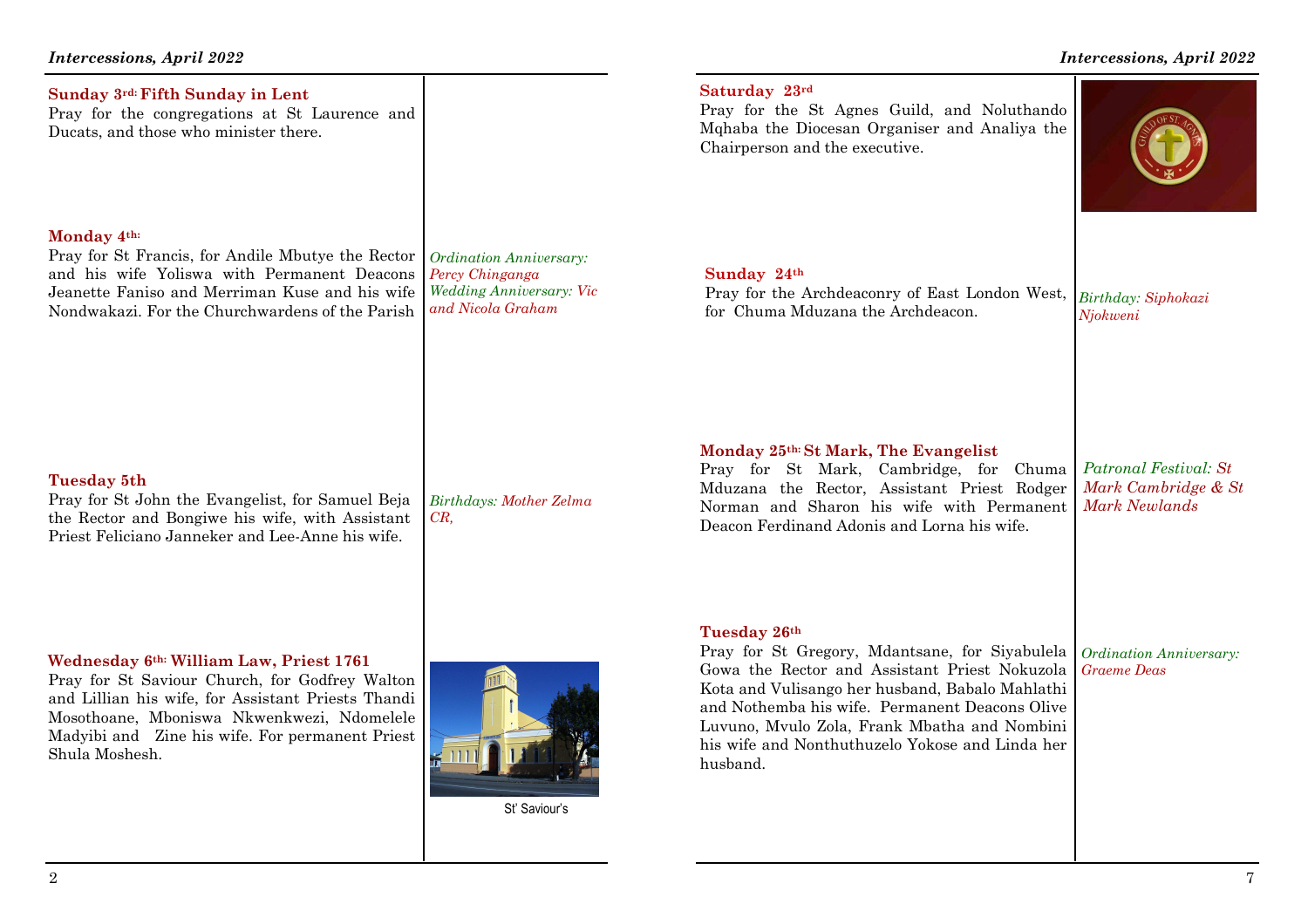Diocese, for Wezo Bloko the President, Chairman N. Nnqodi and the Executive.

### **Wednesday 20th**

**Tuesday 19th**

Pray for St Michael Nahoon, for the acting Rector *Wedding Anniversaries:*  Alice Zambodla, for Assistant Priest Isaac Hardnick and Matilda his wife and for the lay leadership of the parish. *Lawrence and Nosipho Nzwana* 

### **Thursday 21st**

Pray for the Anglican Women's Fellowship of the Diocese, for Weziwe Busakwe the President and the Executive.

### **Friday 22nd**

Pray for the Mother's Union of the Diocese, for Anna Mmangaliso the President and the Executive. .

## *Intercessions, April 2022*

Pray for the Guild of St Bernard Mizeki in the





*Birthday : Bishop Ebenezer*

 Pray for Bishop Pray for Bishop Ebenezer and his wife Noncedo. Pray for a health and strength. The Bishop is visiting St Katherine Berlin.